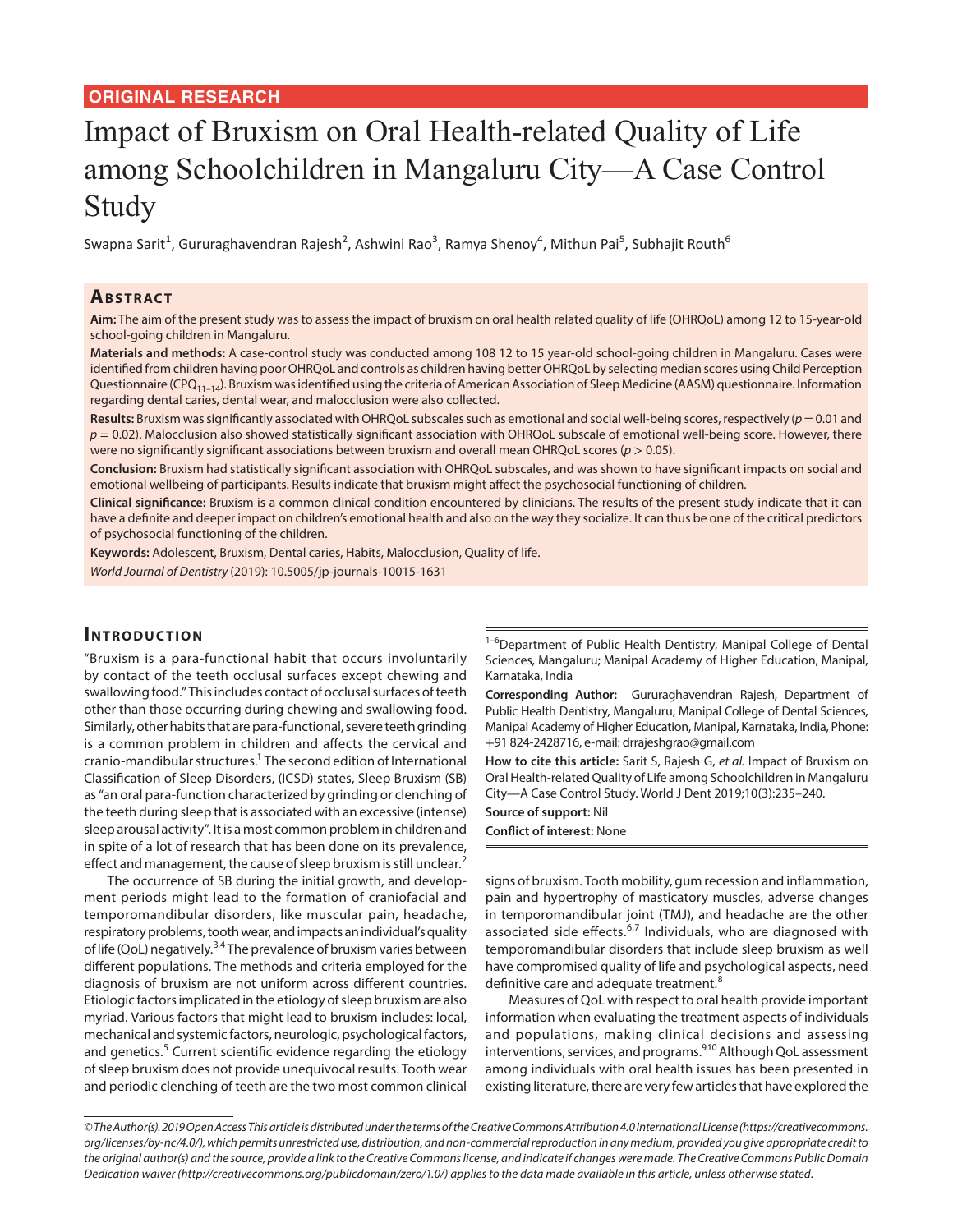impact of SB on QoL in children aged 12–15 years. QoL assessment with respect to oral health includes an evaluation of the effect of oral problems from day-to-day in the life of an individual, affecting their psychological and emotional wellbeing.

Although literature linking SB to OHRQoL continues to grow, few studies have examined its impact in adolescents, especially in the Indian context. Keeping this in mind, this study was conceptualized for the determination of the impact of bruxism on OHRQoL among the school going children in Mangaluru.

# **MATERIALS AND METHODS**

The present study employed a case-control design. List of all the schools in Mangaluru was obtained from the Block Education Officer. A stratified random sampling technique was employed to select the schools. The schools were stratified as government, private-aided, and private schools. Ethical clearance was obtained from the Institutional Ethics Committee (IEC). (Protocol Ref no.16045).

A pilot survey was carried out among 35 school-going children aged 12–15 years in Mangaluru. The total study population consisted of 108 school-going children. A sample size of minimum 32 study subjects (cases) for each domain was calculated according to the findings of the pilot study using G Power software (version 3.1.2, Denmark) with an effect size of 0.5 and with 95% CI (confidence interval) and keeping the power of the study at 80%. Also, the minimum ratio of cases and controls was kept at 1:1.

The cases were categorized as those with high and low OHRQoL based on the median OHRQoL scores as obtained by  $\text{CPQ}_{11-14}$ . The median value of OHRQoL was thus employed to dichotomize the cases as those with high and low OHRQoL scores. Subgroup analysis for each of the four domains of OHRQoL was also performed. Subjects were classified as high and low OHRQoL scores for each of the four domains based on the median scores for the particular domain.

Inclusion criterion for the present study was school children aged 12–15 years. Participants not willing to give parents' written informed consent and their own assent and children suffering from any systemic diseases constituted the exclusion criteria. Data collection was completed over a period of 6 months from June to November 2016.

The questionnaire was translated to the local language (Kannada) by the first translator and back translated to the English language by a second translator. The final version of the questionnaire in Kannada was then finalized by the investigators and the two translators. Before the commencement of the main study, the questionnaires were administered to the study participants, which were not included in the final study. The questionnaire was validated with 35 children before administration after obtaining approval from IEC. The questionnaire was given to five subject experts who assessed the comprehensibility, relevance, and appropriateness of the questionnaire.<sup>11</sup> Reliability of the questionnaire was assessed by employing Cronbach's alpha. Calibration of the examiner was done to establish inter examiner reliability, which was assessed by employing the Kappa statistic. Based on the pilot study, Kappa statistic was found to be 0.9, which suggests good agreement.

Demographic details, medical history, and the dental attendance pattern of the study subjects were obtained from their parents by using the questionnaire method. Symptoms and signs of bruxism were assessed by using screening questionnaire recommended by AASM and detailed clinical examination for bruxism, respectively. The questionnaire consists of eight questions with yes/no response. OHRQoL was measured by the 16-item version of  $CPO_{11-14}$ . Malocclusion was evaluated by focusing on dental appearance using the Dental Aesthetic Index (DAI).

Data analysis was done using the Statistical Package for Social Sciences (SPSS), version 11.5 (SPSS Inc, Chicago IL). Likelihood Ratio test and Chi-square test were used to determine the association between Bruxism and OHRQoL among school children in Mangaluru. Using this method, variables that showed a statistically significant difference at the 95% level (*p* < 0.05) were selected.

# **RESULTS**

The total study population consisted of 108 school-going children. A sample size of minimum 32 study subjects (cases) for each domain was calculated according to the findings of the pilot study. Mean age of the population was  $14.21 \pm 0.81$  years. There were 74 boys and 34 girls. Association of Overall OHRQoL scores with various variables such as bruxism, tooth wear, malocclusion, and dental caries are presented in Table 1. It is observed that there is no statistically significant association between any of the variables with overall score of OHRQoL.

The association of domains of OHRQoL with various variables has been presented. The results indicate that there is no impact of any variable on the oral symptom and functional limitation domains of OHRQoL (Tables 2 and 3). It can be observed that bruxism was significantly associated with the domain related to emotional wellbeing (*p*< 0.05, odds ratio(OR) = 3.03, and CI 1.32–6.96). The results also indicate that malocclusion had a significant association with emotional well-being domain of OHRQoL (*p*< 0.05, OR = 0.08, and CI 0.01–0.76) (Table 4).

Chi-square analysis also indicated that bruxism was significantly associated with social well-being score of OHRQoL (*p* < 0.05,  $OR = 2.84$ , and CI 1.24–6.49) (Table 5). There were no statistically significant associations between any other variables and OHRQoL of the study participants.

#### **Dis c u s sio n**

The present study was undertaken to determine the impact of bruxism on OHRQoL among school children in Mangaluru. Bruxism is a common oral health problem that is widely prevalent in the population, especially among children. It might have a definite impact on an individual's QoL and their social life as well. There are very few studies in literature that have explored the potential impact of bruxism on OHRQoL, especially in the Indian context. OHRQoL instruments help in supplementing the information obtained by clinical indicators.<sup>12</sup> They help in addressing the psycho-social effects of oral complications and provide a holistic approach to patient care.<sup>13</sup>

Cross-sectional study design has been employed in majority of studies to address the current issue, but these elements do not allow inference of causality.<sup>1,11,14,15</sup> The present study employed a case-control design, which allows the determination of the strength of the relationship between an event and risk factors. Such study designs also help in controlling the confounding variables and allow the accurate estimation of precision and power of the study.<sup>16,17</sup>

The results of the present study indicate bruxism was significantly associated with the domain related to the emotional well-being of OHRQoL ( $p = 0.01$ ). It can also be observed that malocclusion was significantly associated with the domain related to the emotional well-being ( $p = 0.01$ ). These findings are in corroboration with the results given by Carvalho et al., among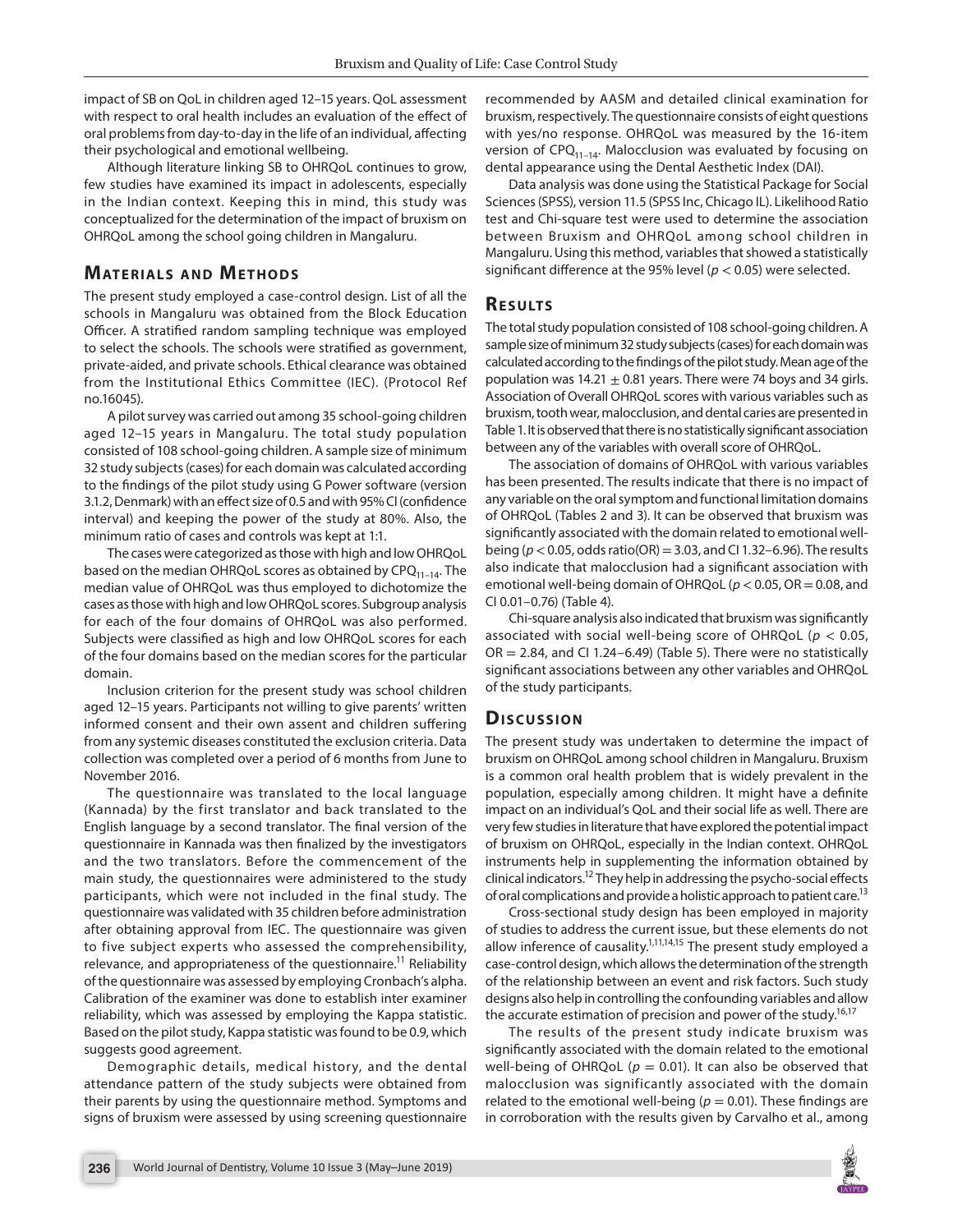| Table 1: Association of overall score (OHRQoL) with various variables |  |
|-----------------------------------------------------------------------|--|
|-----------------------------------------------------------------------|--|

|                                                  | Total ( $n = 108$ ) | Cases ( $n = 38$ ) | Controls ( $n = 70$ ) |                     |         |
|--------------------------------------------------|---------------------|--------------------|-----------------------|---------------------|---------|
| Children                                         | n(%)                | n(%)               | n(%)                  | OR (95% CI)         | p value |
| Mean age $(SD)^{\ddagger}$                       | 14.15 (0.86)        | 14.03 (0.94)       | 14.21 (0.81)          |                     | 0.32    |
| Gender**                                         |                     |                    |                       |                     |         |
| Males                                            | 74 (68.5)           | 24(63.2)           | 50 (71.4)             | $0.68(0.29 - 1.58)$ | 0.39    |
| Females                                          | 34 (31.5)           | 14(36.8)           | 20(28.6)              |                     |         |
| Bruxism <sup>**</sup>                            |                     |                    |                       |                     |         |
| Present                                          | 36 (33.3)           | 14 (36.8)          | 22(31.4)              | $1.27(0.55 - 2.91)$ | 0.67    |
| Absent                                           | 72 (66.7)           | 24(63.2)           | 48 (68.6)             |                     |         |
| Tooth wear**                                     |                     |                    |                       |                     |         |
| Present                                          | 16(14.8)            | 6(15.8)            | 10(14.3)              | $0.88(0.29 - 2.66)$ | 0.52    |
| Absent                                           | 92 (85.2)           | 32 (84.2)          | 60 (85.7)             |                     |         |
| Malocclusion**                                   |                     |                    |                       |                     |         |
| No abnormality                                   | 101 (93.5)          | 35 (92.1)          | 66 (94.3)             | $0.7(0.15 - 3.33)$  | 0.69    |
| Definite/severe/very severe malocclusion 7 (6.5) |                     | 3(7.9)             | 4(5.7)                |                     |         |
| Dental caries**                                  |                     |                    |                       |                     |         |
| Present                                          | 41 (38)             | 13 (34.2)          | 28 (40)               | $1.28(0.56 - 2.92)$ | 0.67    |
| Absent                                           | 67(62)              | 25(65.8)           | 42 (60)               |                     |         |

‡ Student *t* test.

\*\*Chi square test, OR—odds ratio, CI—confidence interval

|                                                  | Total ( $n = 108$ ) | Cases ( $n = 50$ ) | Controls ( $n = 58$ ) |                     |         |
|--------------------------------------------------|---------------------|--------------------|-----------------------|---------------------|---------|
| Children                                         | n(%)                | n(%)               | n(%)                  | OR (95% CI)         | p value |
| Bruxism**                                        |                     |                    |                       |                     |         |
| Present                                          | 36(33.3)            | 17(34)             | 19 (32.8)             | $1.05(0.47 - 2.35)$ | 0.52    |
| Absent                                           | 72 (66.7)           | 33 (66)            | 39 (67.2)             |                     |         |
| Tooth wear**                                     |                     |                    |                       |                     |         |
| Present                                          | 16(14.8)            | 6(12)              | 10(17.2)              | $1.52(0.51 - 4.55)$ | 0.31    |
| Absent                                           | 92 (85.2)           | 44 (88)            | 48 (82.8)             |                     |         |
| Malocclusion**                                   |                     |                    |                       |                     |         |
| No abnormality                                   | 101 (93.5)          | 48 (96)            | 53 (91.4)             | $2.26(0.42 - 12.2)$ | 0.33    |
| Definite/severe/very severe malocclusion 7 (6.5) |                     | 2(4)               | 5(8.6)                |                     |         |
| Dental caries**                                  |                     |                    |                       |                     |         |
| Present                                          | 41 (38)             | 22(44)             | 19 (32.8)             | $0.62(0.28 - 1.35)$ | 0.24    |
| Absent                                           | 67(62)              | 28 (56)            | 39 (67.2)             |                     |         |

\*\*Chi square test, OR—odds ratio, CI—confidence interval

children aged 11-14 years in Brazil.<sup>15</sup> Bruxism is associated with psycho-emotional and/or systemic problems. Social-demographic, psycho-social, and lifestyle factors can influence the behavior of participants with respect to general health at any phase of life.<sup>18,19</sup>

The results also indicate that bruxism was significantly associated with social well-being domain of OHRQoL ( $p = 0.02$ ). These findings are similar as reported in the studies done by Bendo et al. and O'brien et al.<sup>20,21</sup> The social well-being domain addresses social co-existence issues like avoiding smiling or laughing in public, arguing with another pupil or family member, or the child being the subject to funny nicknames on account of her/his dentition, and other orofacial structures. The age group included in this present study might have better perception about OHRQoL and may possess the capacity to make judgments on their social well-being.<sup>22,23</sup>

However, no association was observed between other variables such as tooth wear and dental caries on any domain of the OHRQoL. Bruxism also had no impact on the overall scores of OHRQoL or on any of the domain subscales. These findings are in agreement with those reported by Antunes et al., and Castelo.<sup>1,12</sup>

The results also indicate that higher socio-economic status was a protective factor for the negative impact on the OHRQoL of schoolchildren suffering from bruxism. Inflammatory oral diseases may be more frequent in populations belonging to lower socio-economic group. This could have a definite impact on their QoL. The present study results have similar findings presented in other surveys that evaluated QoL in schoolchildren of the similar age groups.<sup>1,15</sup> However, this study results are not in corroboration with the findings reported by Nurelhuda et al., among 12-year-old schoolchildren in Sudan.<sup>24</sup>

The increased impact on OHRQoL is associated with clinical conditions with oral problems. There was a positive association of better OHRQoL in children, with a good general health and these results are in agreement with those presented by Liu et al. and Serra-Negra et al.<sup>25,26</sup>

The diagnosis of bruxism was carried out on the self-report measures, which is in accordance with the criteria proposed by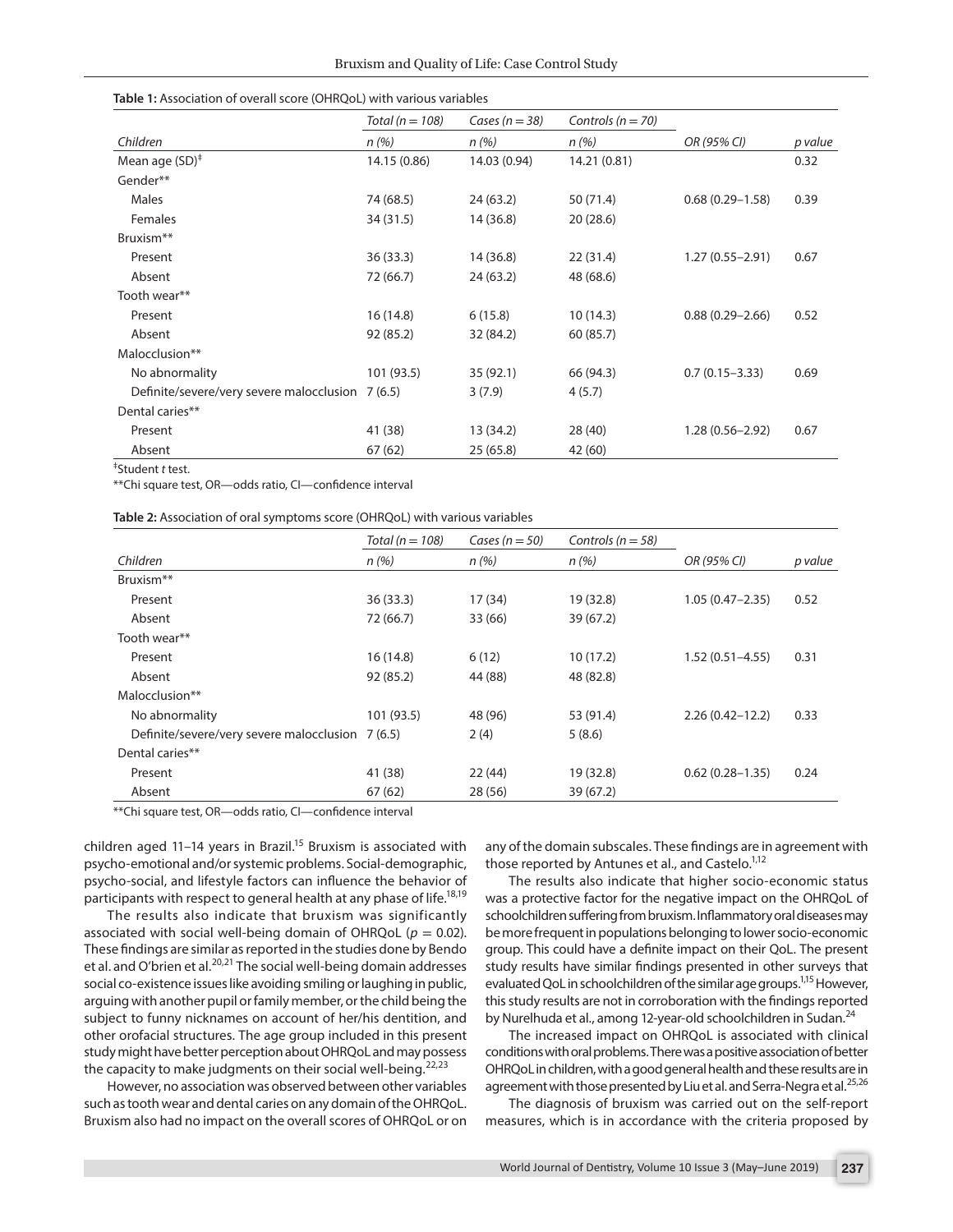|                                                  | Total ( $n = 108$ ) | Cases ( $n = 52$ ) | Controls ( $n = 56$ ) |                     |         |
|--------------------------------------------------|---------------------|--------------------|-----------------------|---------------------|---------|
| Children                                         | n(%)                | n(%)               | n(%)                  | OR (95% CI)         | p value |
| Bruxism <sup>**</sup>                            |                     |                    |                       |                     |         |
| Present                                          | 36(33.3)            | 20(38.5)           | 16(28.6)              | $1.56(0.69 - 3.49)$ | 0.31    |
| Absent                                           | 72 (66.7)           | 32(61.5)           | 40 (71.4)             |                     |         |
| Tooth wear**                                     |                     |                    |                       |                     |         |
| Present                                          | 16(14.8)            | 8(15.4)            | 8(14.3)               | $0.91(0.31 - 2.65)$ | 0.54    |
| Absent                                           | 92 (85.2)           | 44 (84.6)          | 48 (85.7)             |                     |         |
| Malocclusion**                                   |                     |                    |                       |                     |         |
| No abnormality                                   | 101 (93.5)          | 48 (92.3)          | 53 (94.6)             | $0.67(0.14 - 3.19)$ | 0.7     |
| Definite/severe/very severe malocclusion 7 (6.5) |                     | 4(7.7)             | 3(5.4)                |                     |         |
| Dental caries**                                  |                     |                    |                       |                     |         |
| Present                                          | 41 (38)             | 20(38.5)           | 21(37.5)              | $0.96(0.44 - 2.08)$ | 0.53    |
| Absent                                           | 67(62)              | 32(61.5)           | 35(62.5)              |                     |         |

\*\*Chi square test, OR—odds ratio, CI—confidence interval

| Table 4: Association of emotional well-being score (OHRQoL) with various variables |  |
|------------------------------------------------------------------------------------|--|
|------------------------------------------------------------------------------------|--|

| p value |
|---------|
|         |
|         |
| $0.01*$ |
|         |
|         |
| 0.21    |
|         |
|         |
| $0.01*$ |
|         |
|         |
| 0.68    |
|         |
|         |

\*\*Chi square test

\**p* < 0.05, OR—odds ratio, CI—confidence interval

#### **Table 5:** Association of social well-being scores (OHRQoL) with various variables

| Total ( $n = 108$ )                              | Cases ( $n = 42$ ) | Controls ( $n = 66$ ) |                     |         |
|--------------------------------------------------|--------------------|-----------------------|---------------------|---------|
| n(%)                                             | n(%)               | (%)                   | OR (95% CI)         | p value |
|                                                  |                    |                       |                     |         |
| 36(33.3)                                         | 20(47.6)           | 16(24.2)              | $2.84(1.24 - 6.49)$ | $0.02*$ |
| 72 (66.7)                                        | 22(52.4)           | 50 (75.8)             |                     |         |
|                                                  |                    |                       |                     |         |
| 16(14.8)                                         | 8(19)              | 8(12.1)               | $0.58(0.2 - 1.7)$   | 0.23    |
| 92 (85.2)                                        | 34(81)             | 58 (87.9)             |                     |         |
|                                                  |                    |                       |                     |         |
| 101 (93.5)                                       | 38 (90.5)          | 63 (95.5)             | $0.45(0.09 - 2.13)$ | 0.42    |
| Definite/severe/very severe malocclusion 7 (6.5) | 4(9.5)             | 3(4.5)                |                     |         |
|                                                  |                    |                       |                     |         |
| 41 (38)                                          | 17(40.5)           | 24(36.4)              | $0.84(0.38 - 1.86)$ | 0.68    |
| 67(62)                                           | 25(59.5)           | 42 (63.6)             |                     |         |
|                                                  |                    |                       |                     |         |

\*\*Chi square test

\**p* < 0.05, OR—odds ratio, CI—confidence interval

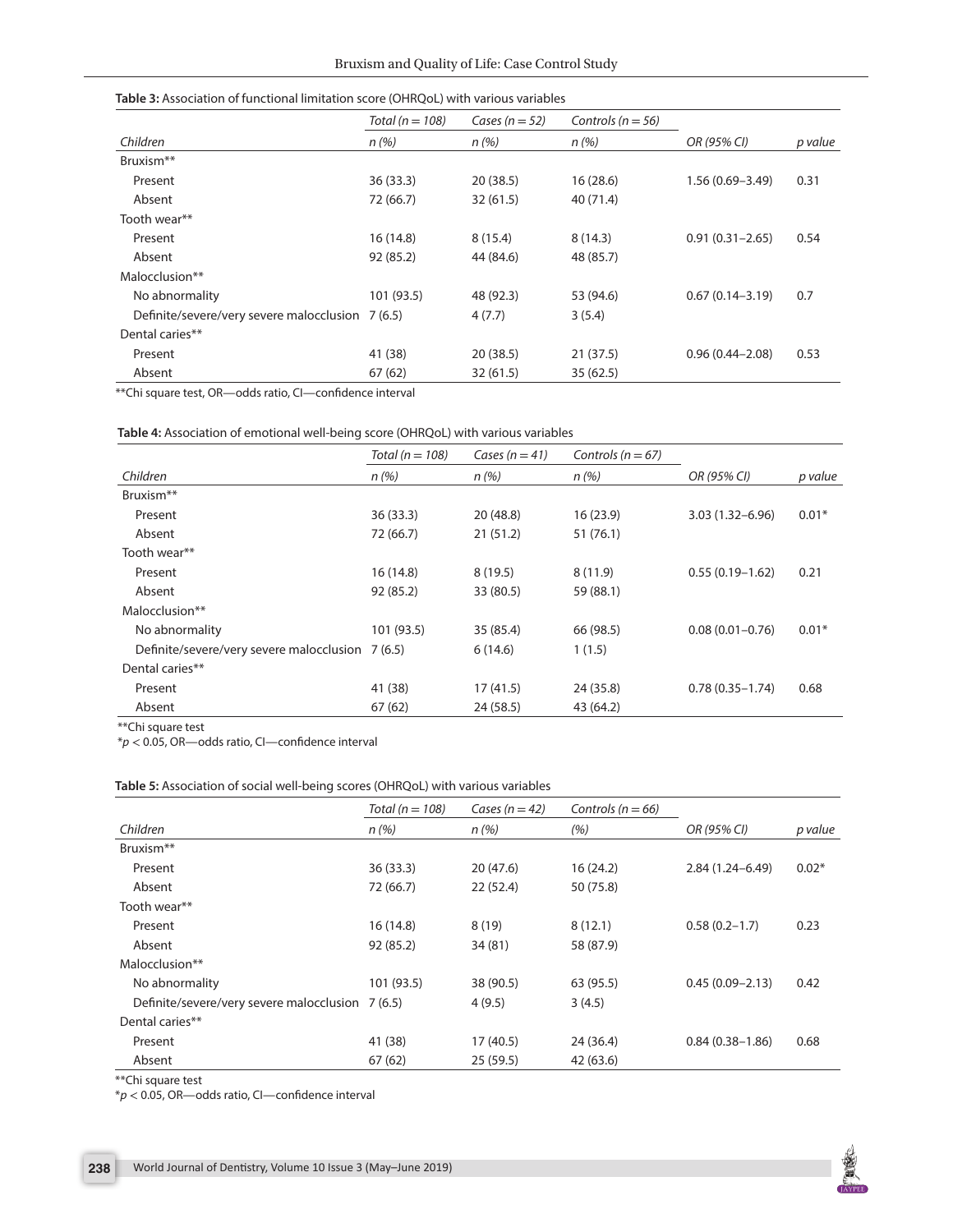AASM.27 Further studies have to be conducted to explore the potential role of alternate diagnostic criteria such as electromyography and polysomnography that are considered as gold standard for this diagnosis. The usage of the above mentioned additional criteria might help in better epidemiological viability to the findings. The present study can provide valuable baseline information for further studies on various aspects of bruxism. It can be of assistance to patients, as it can pave the way for providing better quality of life.15 There are very few studies that have adopted a matched case control design to explore the impact of bruxism on OHRQoL. The case control design is more robust than the conventional descriptive analysis. The present study might give crucial insights into the pathways by which bruxism impacts OHRQoL. The present study was conducted among school children in the community, and the findings have important implications for child oral health and OHRQoL.

The findings of the present study have to be viewed in light of its limitations. Employing self-reported measures for bruxism and questionnaire for OHRQoL are its important limitations. Yessaying bias, social desirability/faking good bias, and deviation/ faking bad bias can influence the outcomes of any questionnaire based studies.28 The results from investigations from one particular geographical area are fraught with its inherent limitations of extrapolations and generalizations.

# **CONCLUSION**

Bruxism had significant impact on OHRQoL subscales namely the emotional well-being and the social well-being domains. Malocclusion was significantly associated with the emotional well-being domain of OHRQoL. Our results indicate that bruxism may have an impact on psycho-social functioning of children. One of the strengths of the present study is its design. Information gleaned from the case-control study design is more robust and reliable than conventional and frequently reported descriptive surveys in the existing literature. The present study has definite clinical implications regarding care of children with bruxism. One has to bear in mind that bruxism can have a deeper impact on emotions and socializing patterns of children. The present study also highlights the policy implications pertaining to bruxism. Preventive and corrective measures for bruxism among children are critical for their psychosocial well-being.

# **REFERENCES**

- 1. Castelo PM, Barbosa TS, et al. Quality of life evaluation of children with sleep bruxism. BMC Oral Health 2010;10(16):1–7. DOI: 10.1186/1472- 6831-10-16.
- 2. Masuko AH, Villa TR, et al. Prevalence of bruxism in children with episodic migraine- a case–control study with polysomnography. BMC Research Notes 2014;7(298):1–4. DOI: 10.1186/1756-0500-7-298.
- 3. Seraj B, Shahrabi M, et al. The Prevalence of Bruxism and Correlated Factors in Children Referred to Dental Schools of Tehran, Based on Parents' Report. Iran J Pediatr 2010;20(42):174–180.
- 4. Negra JM, Paiva SM, et al. Relationship between Tasks Performed, Personality Traits, and Sleep Bruxism in Brazilian School Children – A Population Based Cross-Sectional Study. PLoS One 2013;8(11):1–6.
- 5. Lobbezoo F, Ahlberg J, et al. Bruxism defined and graded: an international consensus. J Oral Rehabil 2013;40(1):2–4. DOI: 10.1111/ joor.12011.
- 6. Locker D. Disparities in oral health-related quality of life in a population of Canadian children. Community Dent Oral Epidemiol 2007;35(5):348–356. DOI: 10.1111/j.1600-0528.2006.00323.x.
- 7. Manfredini D, Restrepo C, et al. Prevalence of sleep bruxism in children: a systematic review of the literature. J Oral Rehabil 2013;40(8):631–642. DOI: 10.1111/joor.12069.
- 8. Barbosa TS, Leme MS, et al. Evaluating oral health-related quality of life measure for children and preadolescents with temporomandibular disorder. Health Qual Life Outcomes 2011;9:32. DOI: 10.1186/1477- 7525-9-32.
- 9. Aguilar-Díaz FC, Irigoyen-Camacho ME, et al. Oral-health-related quality of life in schoolchildren in an endemic fluorosis area of Mexico. Qual Life Res 2011;20(10):1699–1706. DOI: 10.1007/s11136-011-9897-4.
- 10. Kumar S, Kroon J, et al. A systematic review of the impact of parental socio-economic status and home environment characteristics on children's buccal health related quality of life. Health Qual Life Outcomes 2014;12:41–56. DOI: 10.1186/1477-7525-12-41.
- 11. Health measurement scales: A practical guide to their development and use (5th edition). Aust N Z J Public Health 2016;40:294–295. DOI: 10.1111/1753-6405.12484.
- 12. Antunes LA, Castilho T, et al. Childhood bruxism: Related factors and impact on oral health-related quality of life. Spec Care Dentist 2016;36(1):7–12. DOI: 10.1111/scd.12140.
- 13. Antunes LAA, Leão AT, et al. The impact of dental trauma on quality of life of children and adolescents: a critical review and measurement instruments. Cien Saude Colet 2012;17(12):3417–3424. DOI: 10.1590/ S1413-81232012001200026.
- 14. Insana SP, Gozal D, et al. Community based study of sleep bruxism during early childhood. Sleep Med 2013;14(2):183–188. DOI: 10.1016/ j.sleep.2012.09.027.
- 15. Carvalho AM, Lima MD, et al. Bruxism and Quality of Life in schoolchildren aged 11 to 14. Cien Saude Colet 2015;20(11):3385– 3393. DOI: 10.1590/1413-812320152011.20772014.
- 16. Firmino RT, Gomes MC, et al. Case-control study examining the impact of oral health problems on the quality of life of the families of pre-schoolers. Braz Oral Res 2016;30(1):e121. DOI: 10.1590/1807- 3107bor-2016.vol30.0121.
- 17. Serra-Negra JM, Paiva SM, et al. Environmental factors, sleep duration, and sleep bruxism in brazilian schoolchildren: a case-control study. Sleep Med 2014;15(2):236–239. DOI: 10.1016/j.sleep.2013.08.797.
- 18. Kiyak HA. Does orthodontic treatment affect patients' quality of life? J Dent Educ 2008;72(8):886–894.
- 19. Costa AA, Ferreira MC, et al. Impact of wearing fixed orthodontic appliances on oral health-related quality of life among Brazilian children. J Orthod 2011;38:275–281. DOI: 10.1179/14653121141632.
- 20. O'brien C, Benson PE, et al. Evaluation of a quality of life measure for children with malocclusion. J Orthod 2007;34(3):185–193. DOI: 10.1179/146531207225022185.
- 21. Bendo CB, Paiva SM, et al. Association between treated/ untreated traumatic dental injuries and impact on quality of life of Brazilian schoolchildren. Health Qual Life Outcomes 2010;8:114. DOI: 10.1186/1477-7525-8-114.
- 22. Page LA, Boyd D, et al. Do we need more than one Child Perceptions Questionnaire for children and adolescents? BMC Oral Health 2013;13(26):1–7.
- 23. Jokovic A, Locker D, et al. Validity and reliability of a questionnaire for measuring child oral-health-related quality of life. J Dent Res 2002;81:459–463. DOI: 10.1177/154405910208100705.
- 24. Nurelhuda NM, Ahmed MF, et al. Evaluation of oral health-related quality of life among Sudanese schoolchildren using Child-OIDP inventory. Health Qual Life Outcomes 2010;8:152–164. DOI: 10.1186/1477-7525-8-152.
- 25. Liu LJ, Xiao W, et al. Generic and oral quality of life is affected by oral mucosal diseases. BMC Oral Health 2012;12:2. DOI: 10.1186/1472- 6831-12-2.
- 26. Serra-Negra JM, Tirsa-Costa D, et al. Evaluation of parents/guardian knowledge about the bruxism of their children: family knowledge of bruxism. J Indian Soc Pedod Prev Dent 2013;31(3):153–158. DOI: 10.4103/0970-4388.117965.
- 27. American Academy of Sleep Medicine. International classification of sleep disorders revised: diagnostic and coding manual. Chicago: American Academy of Sleep Medicine; 2001.
- 28. Streiner DL, Norman GR, et al. Health measurement scales: a practical guide to their development and use. USA: Oxford University Press; 2014 Oct 30.